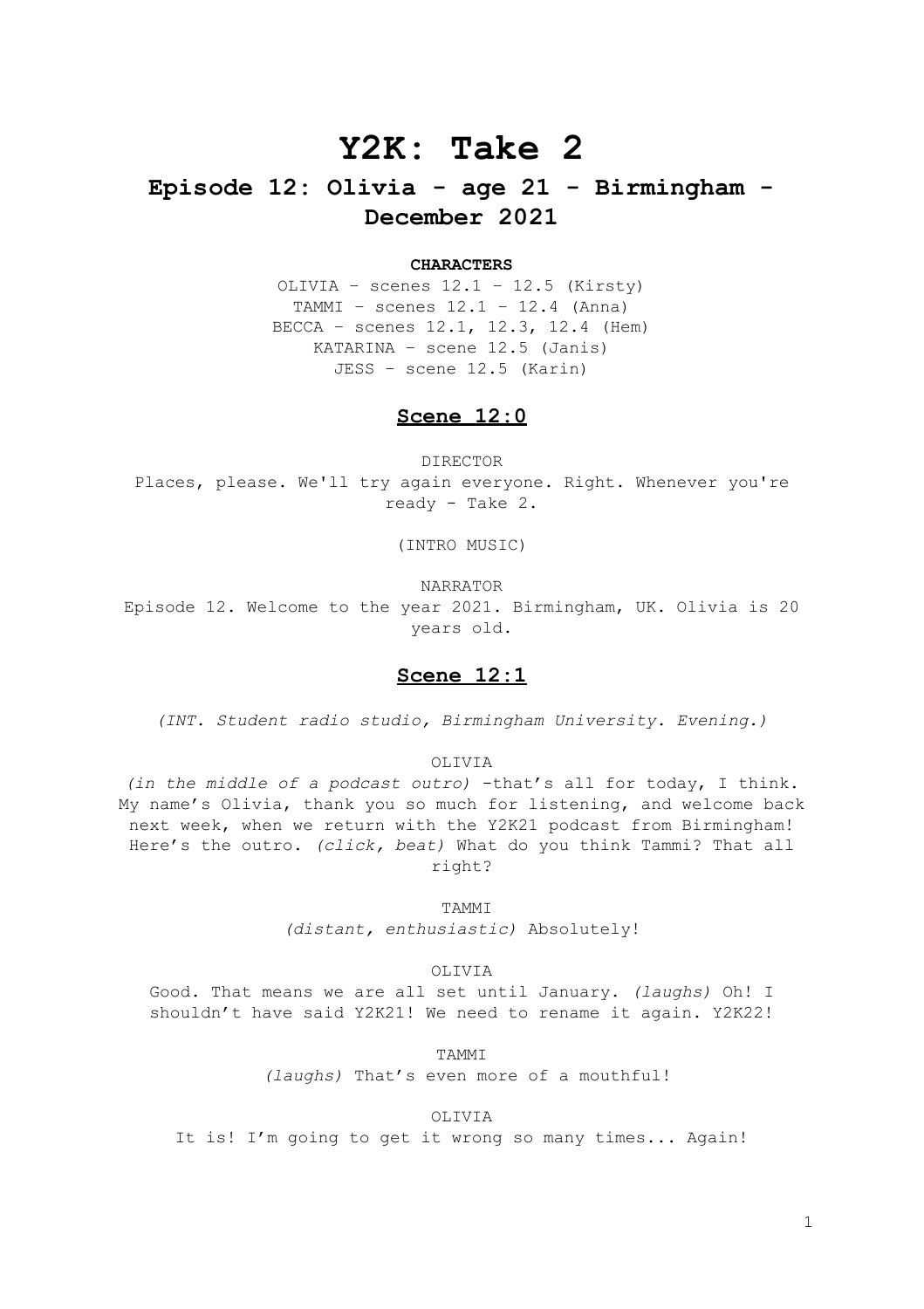TAMMI Want to just rerecord the last line?

OLIVIA

Yup! All set?

## TAMMI Ready.

OLIVIA

*(click)* Welcome back next week, when we return with the *(emphasis)* Y2K22 podcast – new year, new name! *(click)* Think that'll work?

TAMMI

### Perfect.

OLIVIA We're getting the hang of this podcasting thing now, I think.

TAMMI

We're veterans after two years!

OLIVIA You're right, we are!

TAMMI Definitely. *(beat)* You ready to go? *(grabs jacket and bag)*

OLIVIA

Yep. *(grabs jacket and bag)*

TAMMI

Pub?

OLIVIA Definitely. *(beat)* Are we the last?

TAMMI

Think so. *(checks)* No recording lights on. *(calling)* Anyone there?

BECCA *(calls, distant)* Me! Becca!

TAMMI *(calls)* OK! We'll let you close up!

> BECCA *(calls, distant)* Will do!

> > TAMMI *(calls)* Thanks!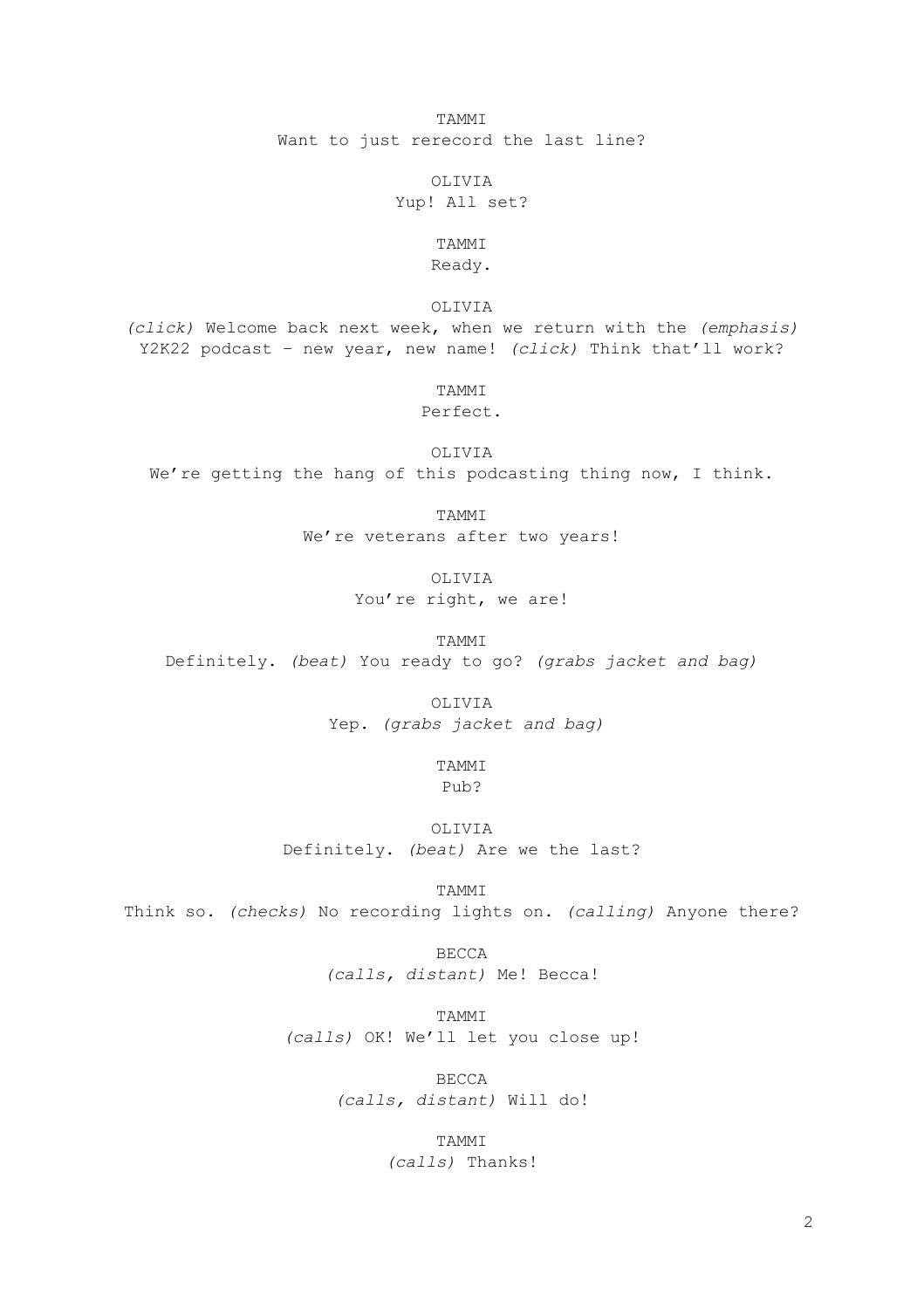OLIVIA

Who's Becca?

TAMMI Station manager. You must have met her at some point?

> OLIVIA Probably. *(remembers)* Oh, tall, bossy?

TAMMI That's her. I could ask if she wants to join us at the pub?

OLIVIA

Yeah, go on.

TAMMI *(calls)* Becca? We're off to the Disgruntled Hare, wanna join us when you're done?

> BECCA *(calls, distant)* Um. Sure!

TAMMI *(calls)* See you there!

BECCA *(calls, distant)* See you! Bye!

> TAMMI & OLIVIA Bye!

OLIVIA Well, 'til next year, Burn FM.

> TAMMI Yeah. Good ol' Burn FM.

*(They open door, it closes)*

# **Scene 12:2**

*(INT. OLIVIA's and TAMMI's flat. Afternoon. Tammi's room. They are playing Minecraft)*

> TAMMI -watch out! Creeper!

> > OLIVIA *(exclaims)* Ah!

*(a few seconds of frenetic battle)*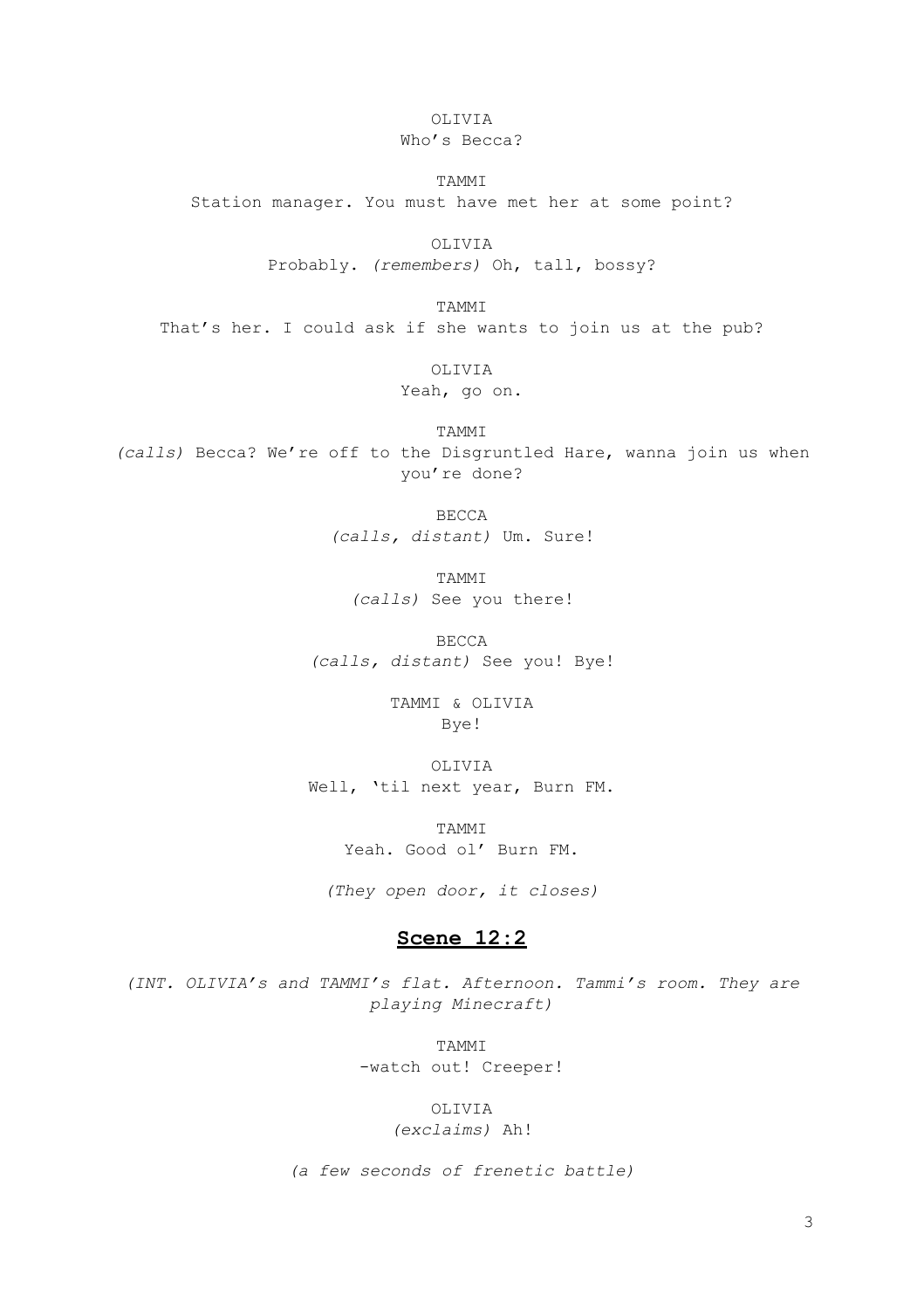# OLIVIA

# Thanks!

# TAMMI There, think that does it.

OLIVIA

*(lets out breath)* Good! *(beat)* Can't believe you talked me into survival mode. I just want to build things. *(beat)* Look at this mess!

> TAMMI Ah, you'll sort it out.

> > OLIVIA I will. I am.

> > > TAMMI See?

OLIVIA Mm. *(pause)* We \*should\* be revising.

TAMMI

Eh. Exams aren't 'til January. Plenty of time.

OLIVIA

Yeah, but there's the holidays, and travelling... There won't be that much.

TAMMI

For \*you\*. I'll be in my old bedroom with an endless supply of baked goods and nothing else to do for most of it. My mom'll be there Christmas Eve and Christmas Day, but then she's off travelling again.

> OLIVIA Won't any of your old friends be home?

TAMMI Not the important ones. They're travelling too.

OLIVIA

That sucks.

TAMMI

Yeah. *(shrugs)* We'll meet up another time. And we're in touch online all the time, so we're OK. But \*you're\* hanging out with a movie star, so I guess you'll have no time.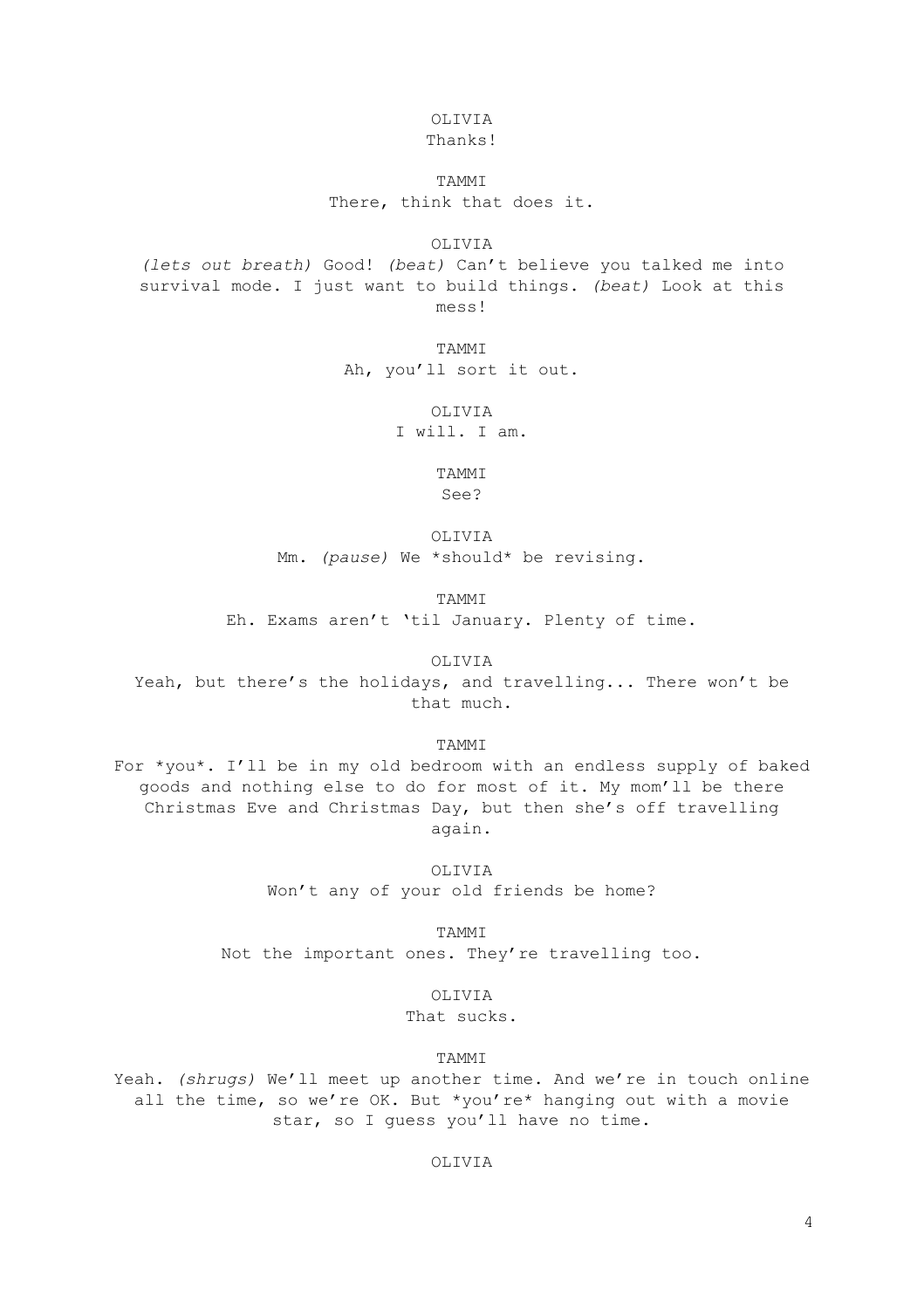Only for New Years. We'll be in London, she's in a play this winter. And she's not- She's not a demanding diva like movie actors you read about. She's like- Anyone else I suppose.

> TAMMI *(teasing)* If you say so.

OLIVIA I \*do\* say- *(realizes)* Oh, stop it, Tammi! *(laughs)*

> TAMMI *(laughs)* O-K.

OLIVIA Christmas will be odd, though. Without mama.

TAMMI

Well. Auckland is very far away. As you and I well know.

OLIVIA

Yeah. It makes sense. And I got to spend time with her before we moved back here. I'm just- It'll be- I'll miss her, that's all.

> TAMMI Course. But you seem more... OK with it now.

> > OLIVIA

*(sad smile)* Maybe. Will never be actually 'OK' about it. But am more used to it I suppose.

TAMMI

Yeah that makes sense.

OLIVIA

*(mutters)* Damned Enderman! Don't-

TAMMI *(frenetic clicks)* There! Got it. Happy now?

> OLIVIA Thanks. Now if I could just...

> > TAMMI Here you go!

OLIVIA Thank youp! *(sic)*

TAMMI *(small sigh)* My mom's started asking about future plans again.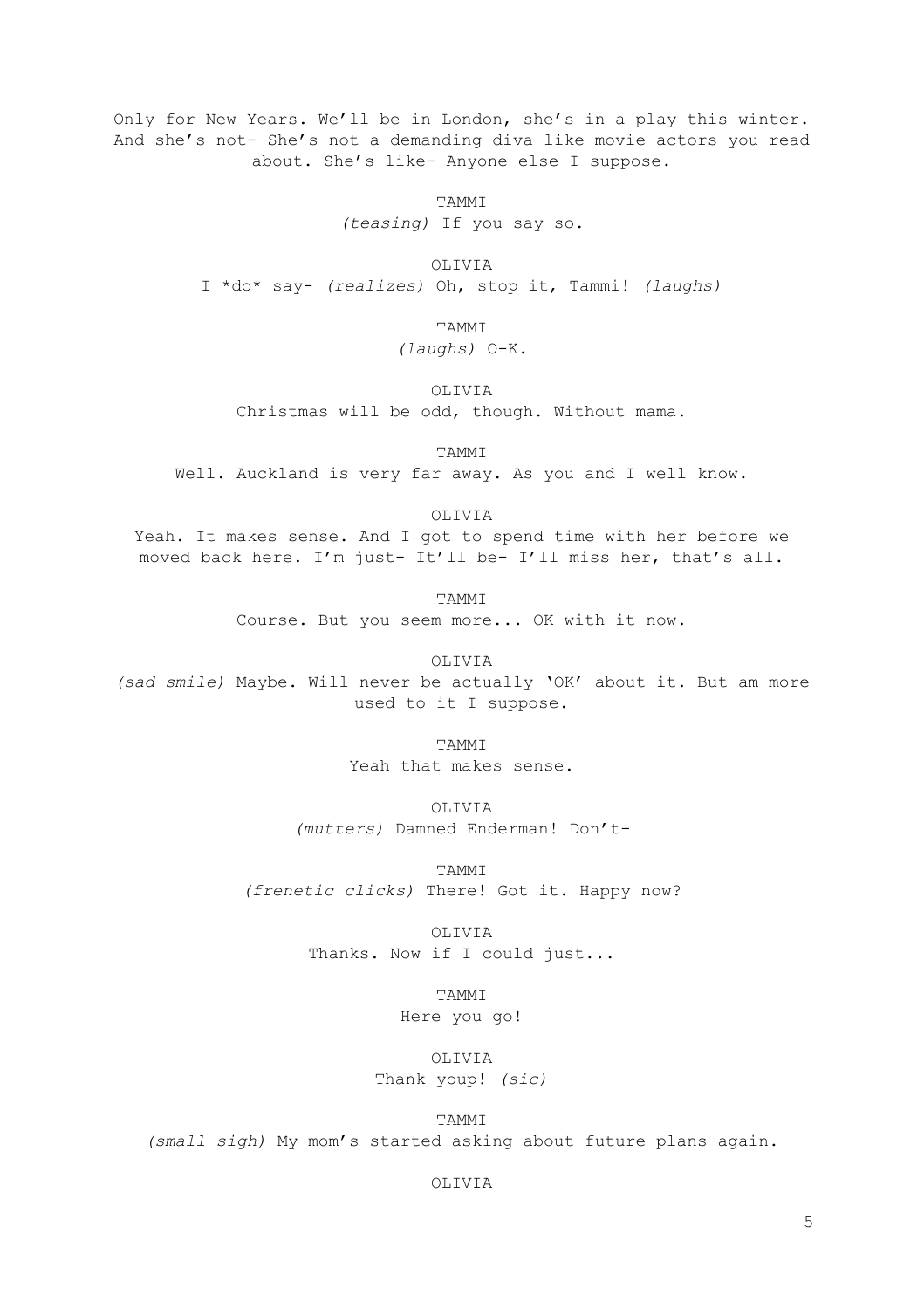Right. What are you telling her?

TAMMI

I don't know. I'll apply for a bunch of jobs I guess.

OLIVIA

You don't sound very excited.

TAMMI

I'm not. I like student life. I mean, what job would let you play Minecraft on a Tuesday afternoon?

OLIVIA

*(smiles)* True! But I'm excited – excited to start doing some real work.

TAMMI

Like what?

OLIVIA

Well, ideally I'd like to do field work, but that seems hard to get into.

TAMMI

*(mildly positive)* Yeah, that seems like one of the better options. Did you hear Oscar is only applying for jobs with oil companies? Apparently they pay paleontologists really well. Sounds boring.

OLIVIA

*(not really listening)* Hm. I'll be applying for lots of different digs to get some real work experience. I'm excited! Remember the rib bone we found on that field trip?

**TAMMT** 

That \*was\* thrilling!

OLIVIA

It was! It was the first time for me, unearthing something myself. *(wonder in voice)* And just... holding this piece of ancient history in my hand... That's why I want to do this. To feel connected to our planet's past...

TAMMI

You're making \*me\* excited about it now too!

OLIVIA

*(small laugh)* Well, good. *(beat)* And if that doesn't work out, I'm thinking museum work would be really interesting too. *(beat)* Eventually I think I'll want to get a PhD.

TAMMI

Yeah. Ugh. Excitement over. That seems like so much work.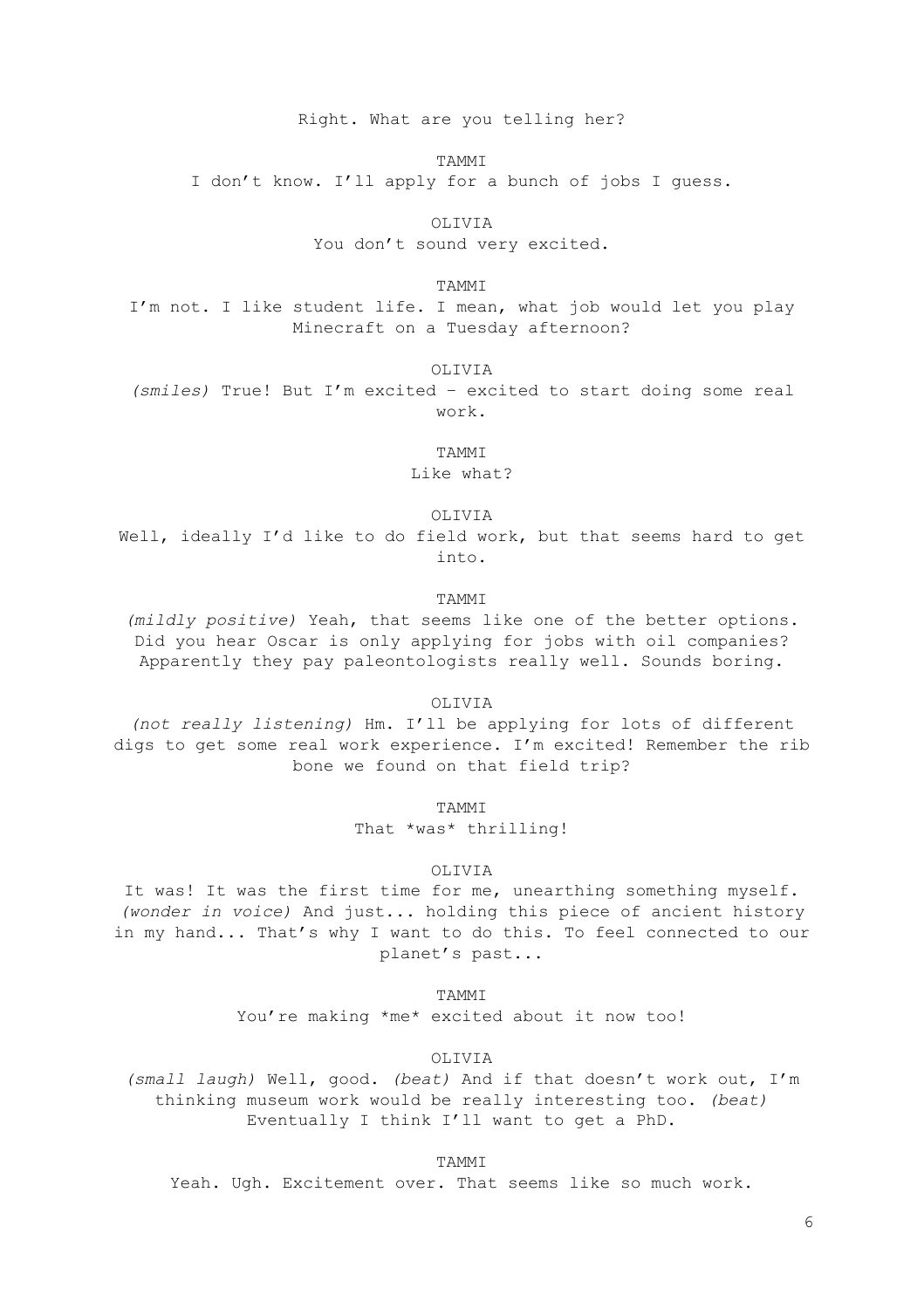OLIVIA

Hey. You've almost completed your degree. You \*are\* doing a lot of work.

TAMMI

*(smiles)* Yeah. I know. But I'm \*used\* to this. Not a big fan of new scary things and new scary demands.

OLIVIA

Oh I'm completely with you there.

TAMMI

Scary future is scary.

OLIVIA

It is. Maybe we can apply to some of the same places and if we're lucky we'll end up at the same dig?

TAMMI

That would be good. *(beat)* You see that post from Becca?

OLIVIA The Burn FM Holiday thing?

> TAMMI You going?

OLIVIA Maybe. You?

TAMMI Got nothing else to do.

OLIVIA *(smiles)* Except study?

TAMMI On a Friday night? Nope.

OLIVIA *(laughs)* Fair enough. All right, I'll come.

> TAMMI Oh! Careful!

> > OLIVIA Aaah!

*(frenetic clicks)*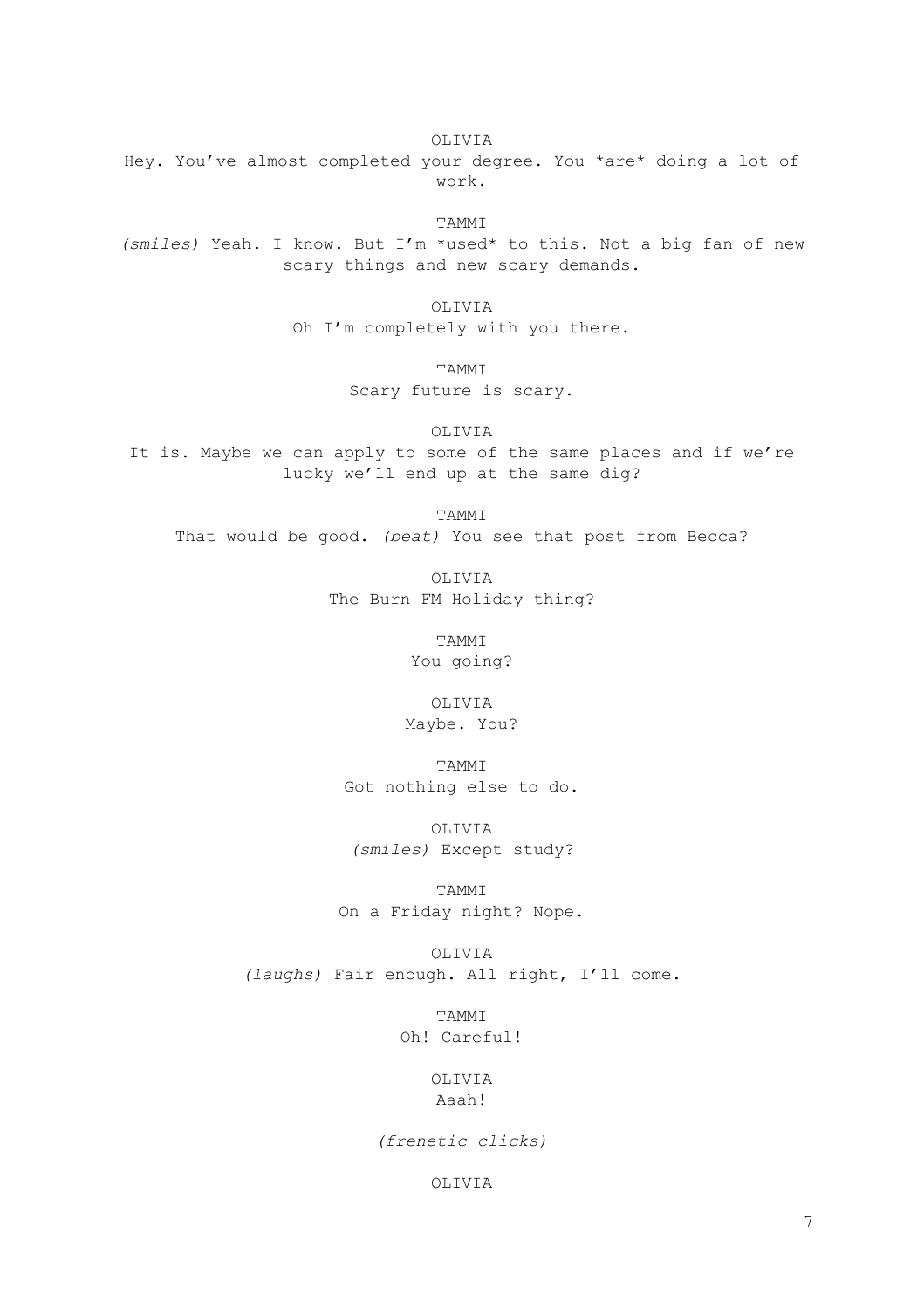Damn! *(sets down hand control)* Right, that is \*it\*. I'm done with survival mode.

TAMMI

*(smiles)* Fine. *(clicks)* Creative mode coming up. *(click)* Time to build!

> OLIVIA *(laughs, picks up hand control)* All right. *(clicks)*

> > TAMMI Look, redstone!

> > > *(fade out)*

### **Scene 12:3**

*(INT. Student party, music in background, lots of talking but not too boisterous. Evening.)*

OLIVIA

*(mid-rant)* -and to top it all off then they said my podcast wasn't 'real' because I started off basing it on found audio – implying there was no work involved in it at all.

BECCA

Bollocks. They clearly have no clue what they're on about.

TAMMI

They're trolls. Becca's right. Ignore them, Olivia.

BECCA

You two need to come on ArtiePhartie! Talk about podcasting! Everyone's starting a podcast these days, give 'em a how-to!

OLIVIA

*(a little uncertain)* What's ArtiePhartie?

BECCA

It's my show! Burn FM's flagship! *(laughs)* No, not really. That's the news. And sports. And music. Basically everything except my show but I promise it's damned good. We talk about (*funny voice)* 'The Arts'. You should listen. *(radio DJ voice)* Every Tuesday 9 pm!

OLIVIA Right. Yes. I will. And thanks, Becca. I'd lo– \*we'd\* love to, right, Tammi?

TAMMI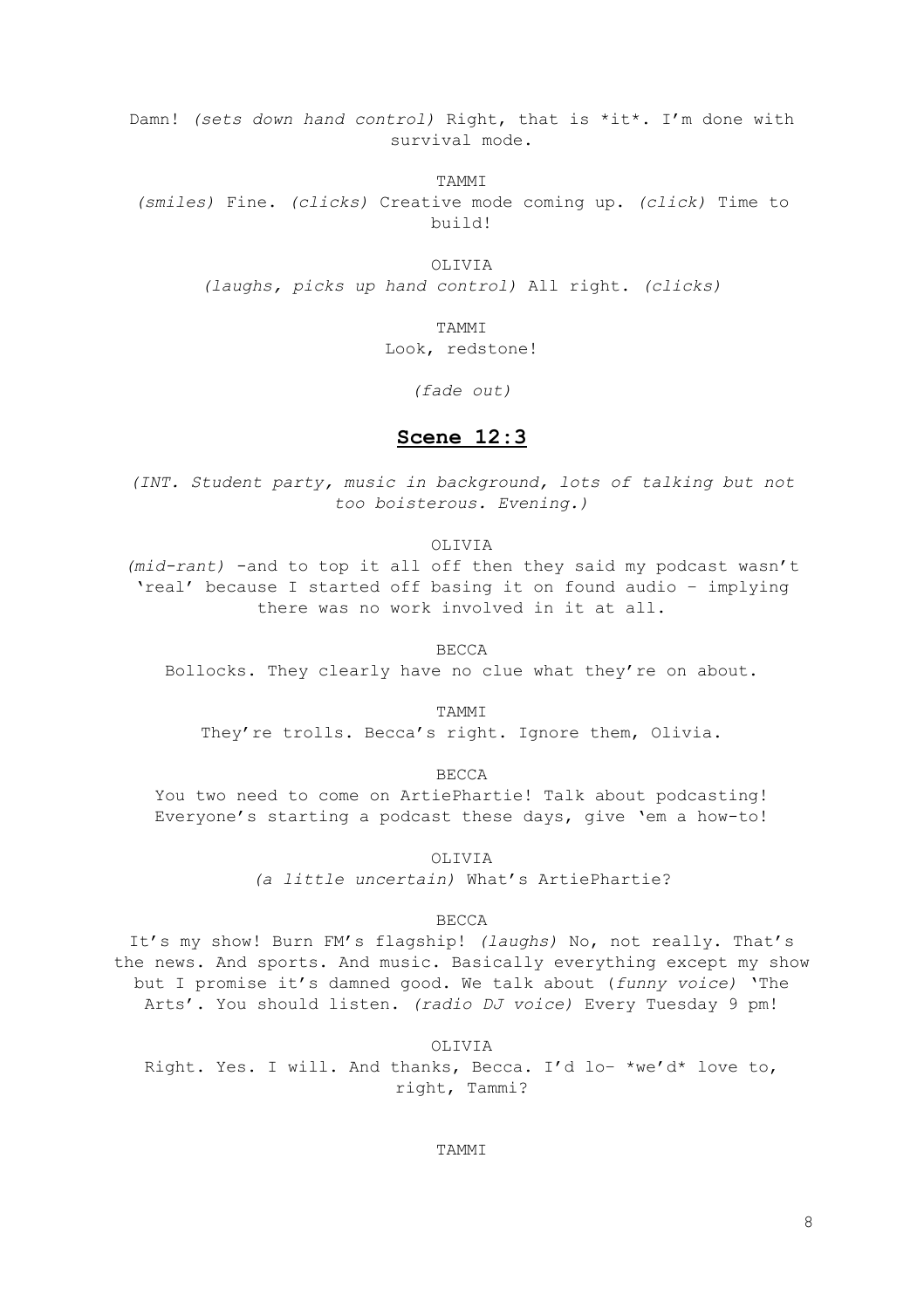Oh, absolutely! Though you might have to edit my stutter a little if I get stuck.

BECCA Oh. We record live. Usually. But no reason we couldn't prerecord. Yeah.

OLIVIA

Or the listeners will just have to deal with it. We only very rarely \*edit\* you for the podcast, Tammi.

TAMMI

That's true. But prerecorded would probably be less intimidating, for me.

BECCA

Deal! I'll schedule you in for after exams.

OLIVIA

Perfect. See, Tammi? I'm not the only one thinking about exams.

TAMMI

Oh, I think about them. I just try not to.

BECCA

*(laughs)* Me too! Bloody exams. Oh well. There's only two sets left.

OLIVIA Sets... Oh, sets of exams. Yeah, for us too.

TAMMI

*(spooky voice)* Future fear!

### BECCA

Nah. I'm well chuffed. Uni's been good to me, but think about it. The real world. Yeah? We could do literally anything! We could go anywhere! Adventures in space and time or time and space! But mainly space, though. Or, earth. Mostly earth, because the earth is \*huge\*! There is so much for us to discover right here under our feet! Wait. What was- Um- I was thinking- I was thinking- Yes! Opportunity! I found something today. Madagascar! *(excited squeal)*

> OLIVIA *(confused)* Madagascar?

BECCA Yes! You want to go to Madagascar, don't you?

TAMMI *(small laugh)* Becca! You are making no sense.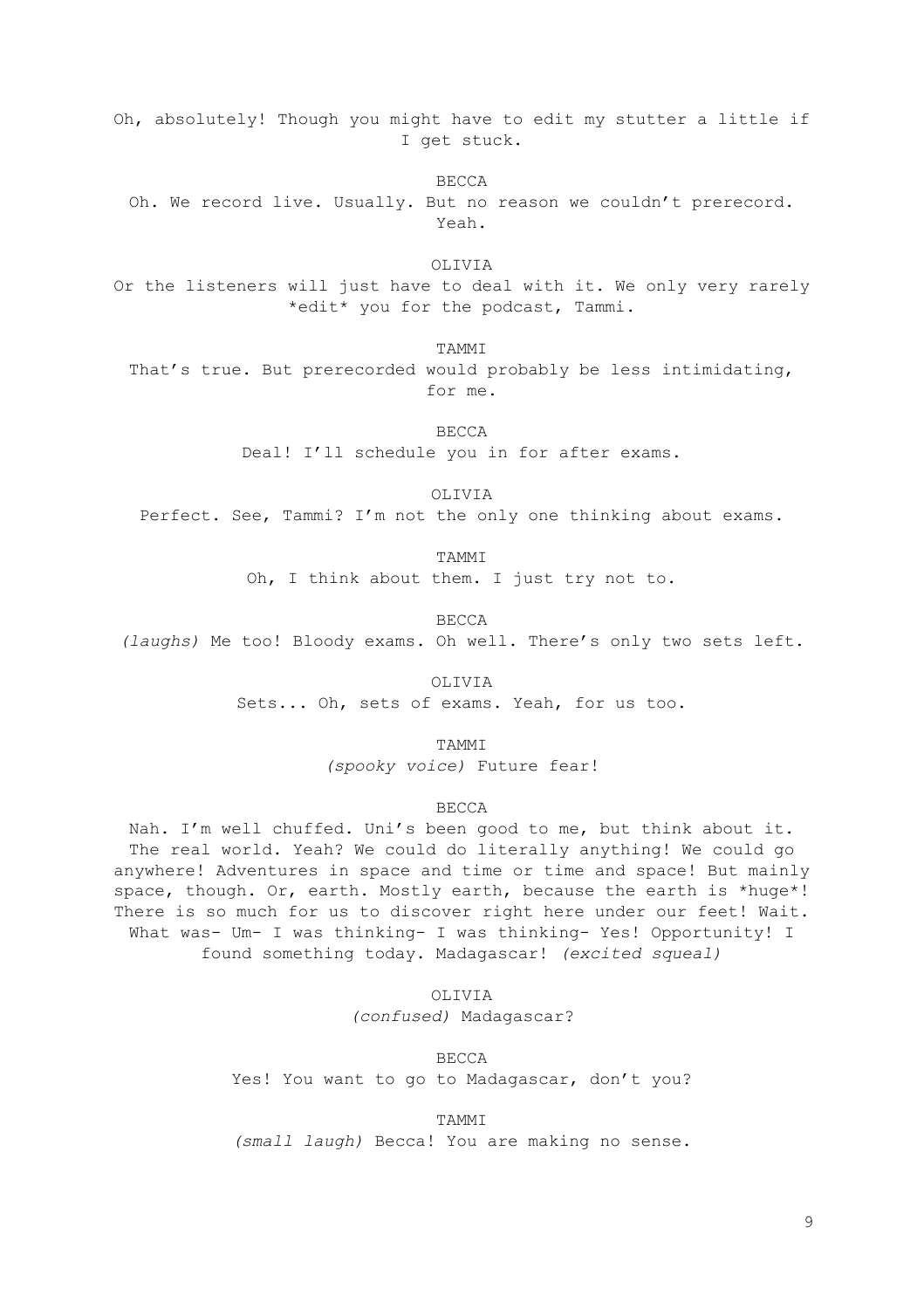#### BECCA

*(cheerful)* Sorry! Brain spaz! *(laughs)* Mouth is quicker than my head and my head is quicker than my mouth? Maybe it's both? Both! But one can't keep up with the other and sometimes- I just get excited and can't form sentences. *(breathes)* \*I\* want to go to Madagascar!

### OLIVIA

That's... nice.

### TAMMI

### Becca. Point?

# BECCA

Yes! Maevaroano formation. Late Cretaceous. Mainly your sort of thing – dinosaurs! Mahajanga Basin Project. Been going for ages. They have intern positions for graduates - that's us!

OLIVIA

Right. *(mutters)* Mahajanga Basin... I think I- *(takes out her phone to google)*

TAMMI

OK. But Becca, you're in Archeology – are they looking for interns in both disciplines?

BECCA

They are! Let me send you the link! *(gets out phone)*

#### OLIVIA

*(excited)* I knew I read about this – they found a new fossil mammal there... Adalatherium! *(laughs)* "The Crazy Beast of Madagascar". *(reads)* ...also so many dinosaur specimen... Charles Depéret examined the first finds from this area... *(exclaims)* Becca!

BECCA

Yeah!

OLIVIA \*This\* project is looking for interns?

BECCA

Sure are!

OLIVIA This is incredible.

### BECCA

I know! It's in- Sent- Tammi's e-mail- It's in there- I promi- Like-There's- There's- There's e-mails!

### TAMMI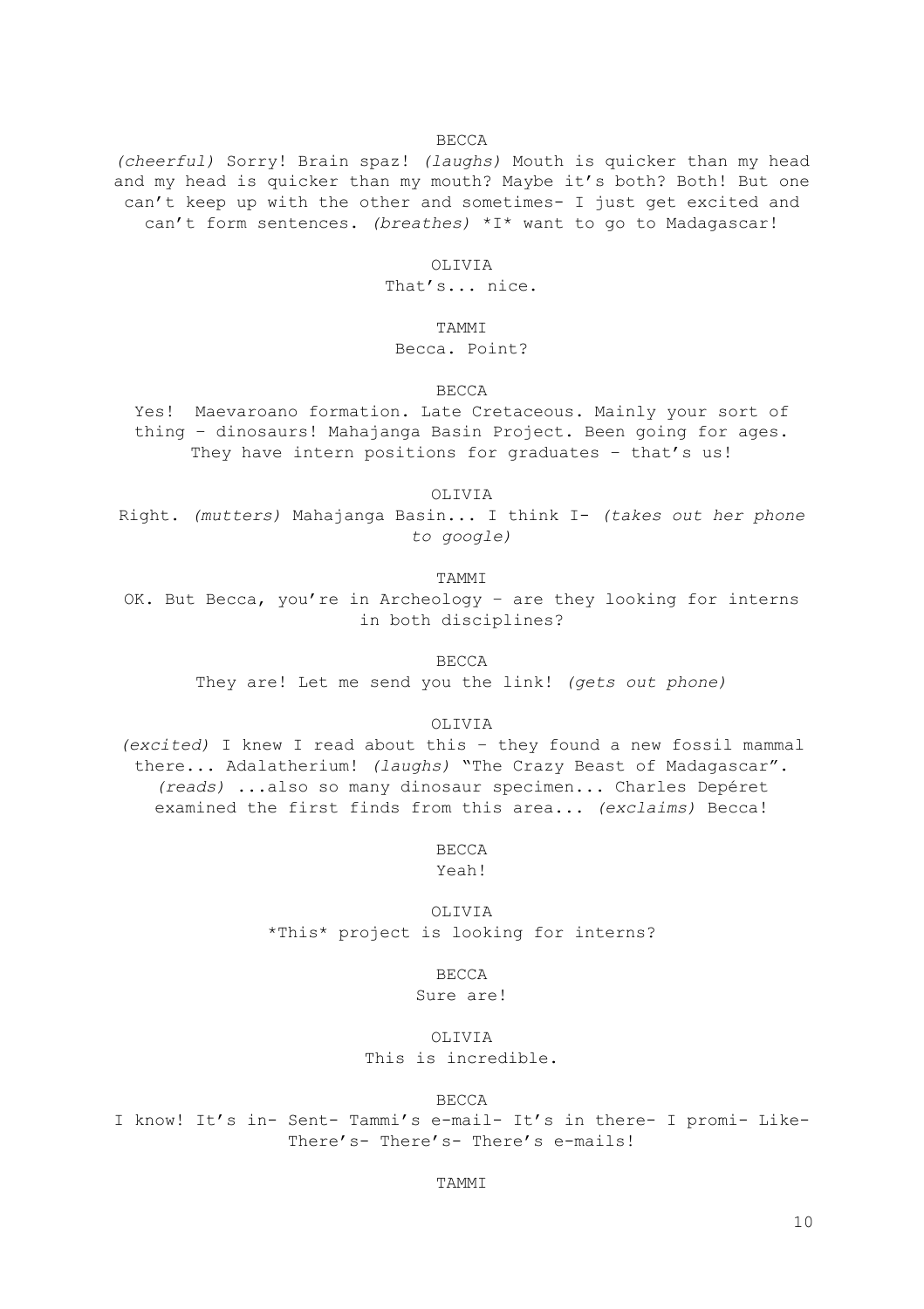*(gets out her phone, smiles)* Sending it over now Olivia.

OLIVIA This... *(deep breath)* I really want this.

> BECCA I know, right?

OLIVIA I want to go to Madagascar!

BECCA

Told you!

*(BECCA and OLIVIA make excited squeals)*

TAMMI

*(reading on phone)* Openings from August... ongoing application until filled... five positions... pay is room, board and pocket money... Duration six to twelve months... Hm. This could work.

OLIVIA *(laughs)* It could more than work! This is exactly the kind of thing we were talking about the other day. It could be perfect.

> BECCA It would! It will! *(breathes)*

TAMMI You all right there, Becca?

BECCA

Yeah. You know how I get. Get how I know. Ha! Get it? Get it?

OLIVIA

Think I do. Thanks so much for this, Becca. I suppose now all we can do is send in applications, and hope for the best.

> TAMMI Solid plan.

BECCA Fingers crossed, yeah?

TAMMI Absolutely. More wine?

> OLIVIA Yes please!

> > BECCA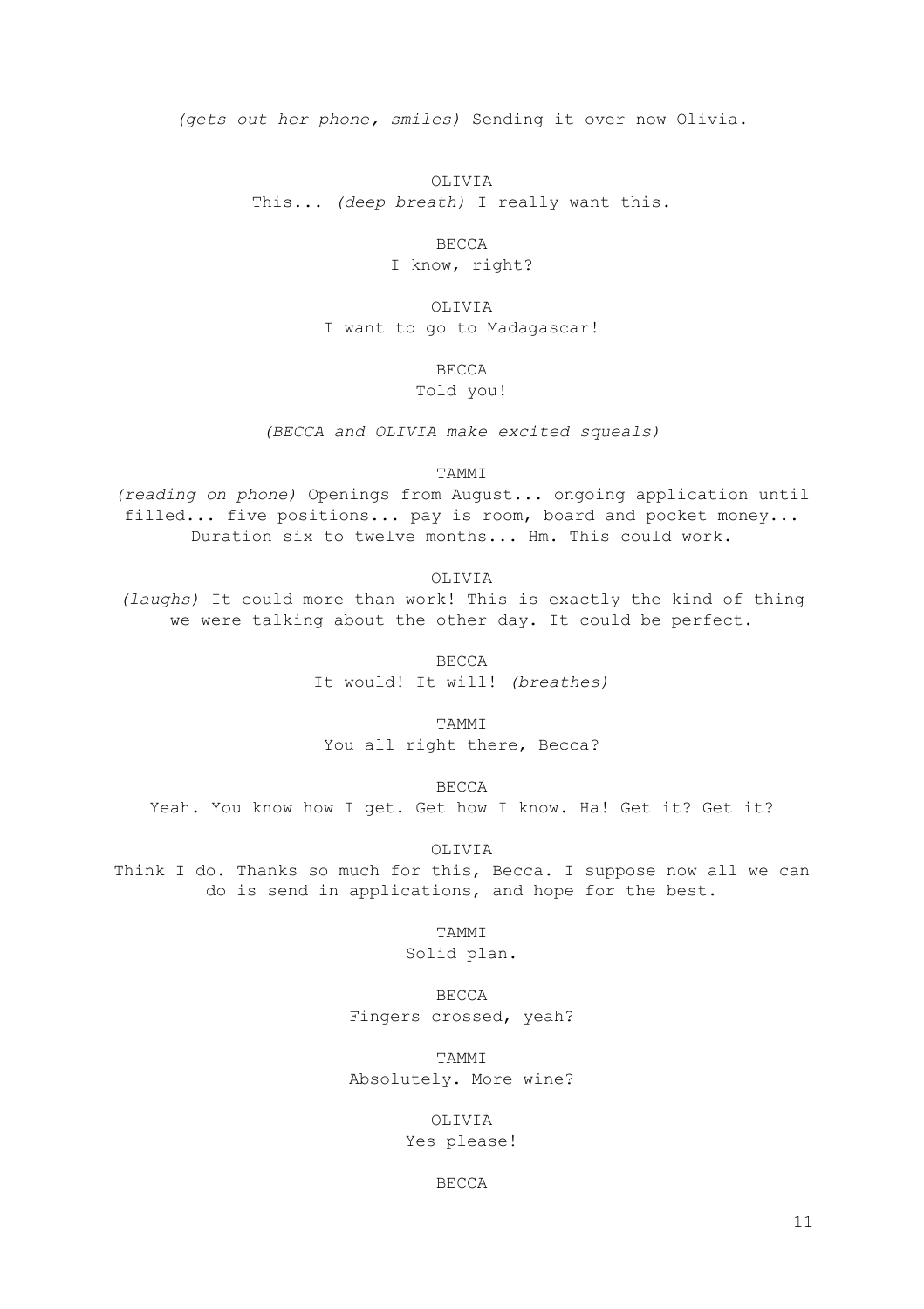Oh yes!

*(ALL laugh)*

*(Fade out)*

# **Scene 12:4**

*(INT. Campus common room, final day of term. Afternoon. Holiday muzak in background. OLIVIA opens door and walks in.)*

> BECCA *(excited, calls)* Olivia! E-mail! You too?

OLIVIA *(excited, calls)* Yes! I'm in! You?

BECCA

Yes! What about Tammi- Did Tammi- Have you seen Tammi yet- Is Tammi-Tammi?

OLIVIA

I don't know, haven't talked to her since this morning.

*(Door opening, footsteps)*

OLIVIA

There she is! Tammi! Over here!

TAMMI

*(comes over)* Hiya!

BECCA *(excited/nervous squeal)* Tammi! Tammi!

### OLIVIA

*(excited)* Did you get an e-mail from the Mahajanga Basin Project too?

BECCA

Come on!

TAMMI

Oh. Don't think I've checked my e-mails today. *(digs in bag, fishes out phone, mutters)* Here we go... Oh. "Mahajanga Basin Project" *(reads)* 'We are pleased to offer you a ten-month intern position! *(smiles)* This is great! So we're all going?

> BECCA Yes!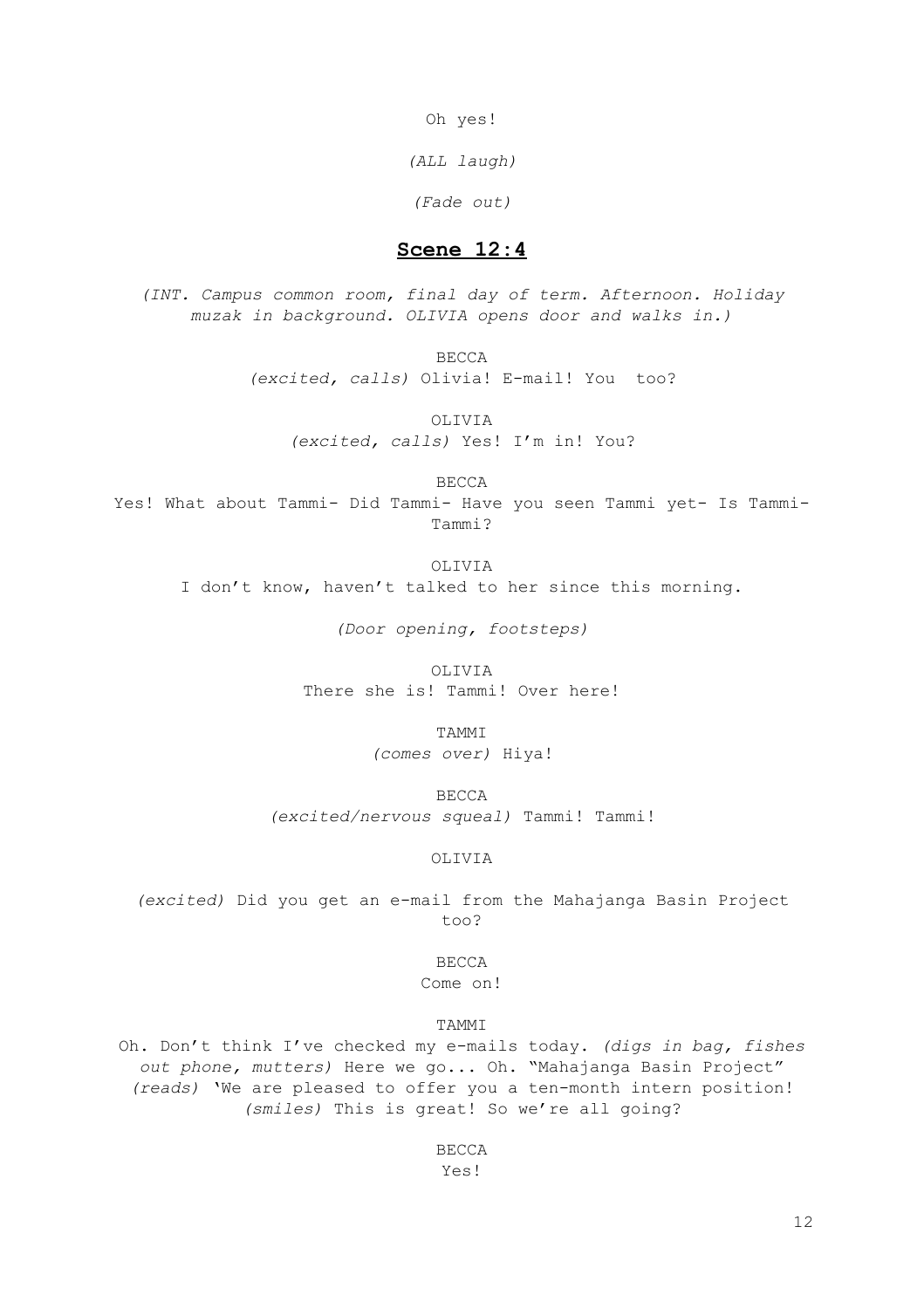OLIVIA It's so exciting! Best Christmas present ever!

BECCA Hanukkah present for me! But yeah! This is brilliant!

TAMMI *(a little overwhelmed)* So this means I don't have to worry about applying for jobs until later.

> OLIVIA That is exactly what it means.

> > TAMMI That's fantastic.

> > > BECCA

So! Much! Fun!

OLIVIA

Yes! We should start a podcast about it!

BECCA

We should! Academic podcasts! Researchers use them to document projects! You bring the pod know-how, they get exposure. Win-win! *(claps)* Boom!

OLIVIA

Oooh! That would be perfect. That is my dream – combining podcasting and science! We can at least suggest it.

TAMMI

*(not listening)* My mom's going to be so happy.

OLIVIA

Of course she is. But what about you. Are \*you\* happy, Tammi?

TAMMI

I am! I just didn't expect this to work out so easily, that's all.

OLIVIA

Well, it's all thanks to Becca.

BECCA

You should thank me! *(laughs)* Nah! You got it on your own merits. Oh! I'm so happy you did.

OLIVIA

So am I. But we wouldn't have known about it without you. Want to go get some really fancy coffee to celebrate? My shout!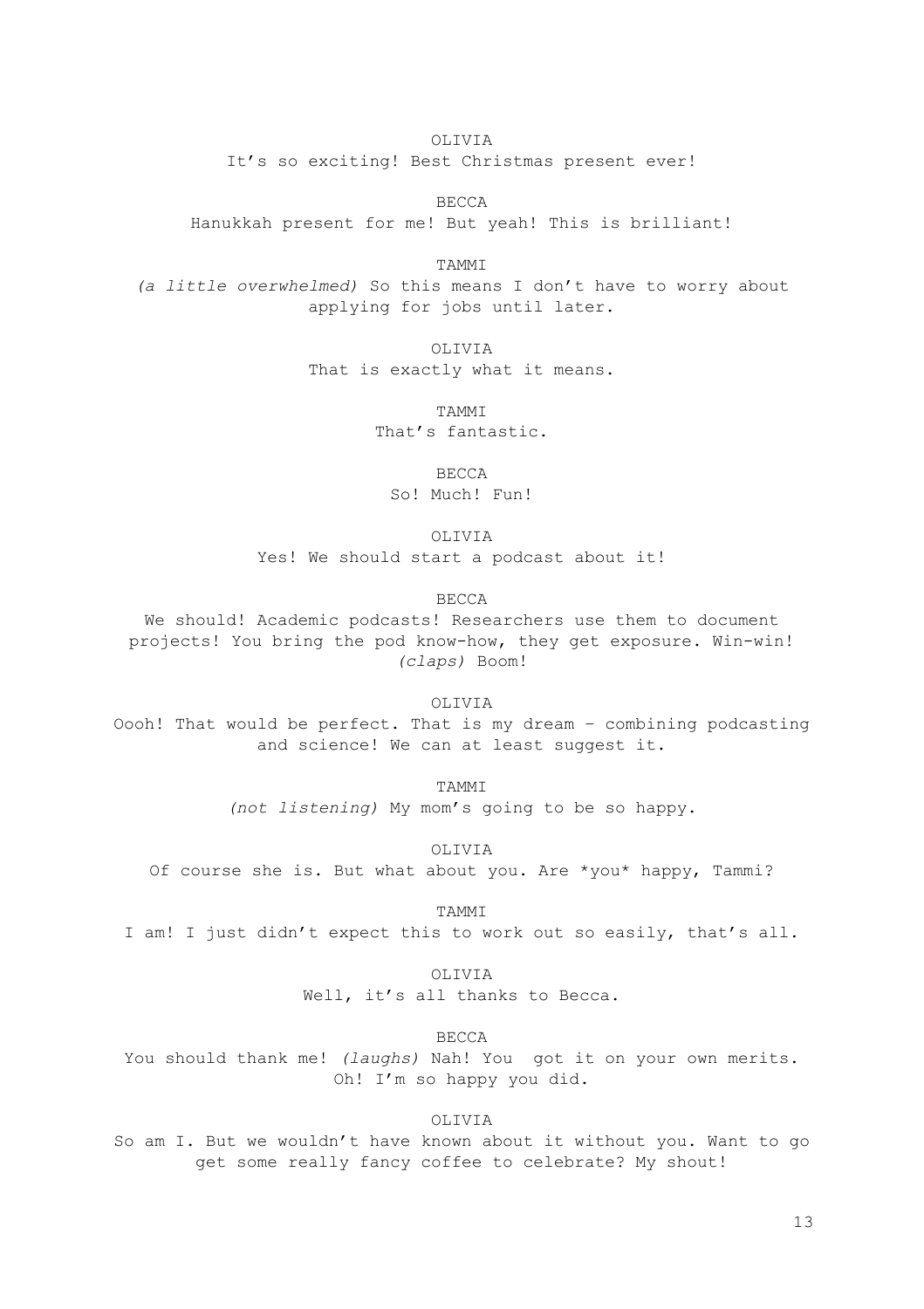BECCA *(same time as TAMMI)* Yes please!

TAMMI *(same time as BECCA)* Absolutely!

*(ALL laugh)*

TAMMI

I want a nutmeg Frappuccino with chocolate sprinkles, you think they have that?

BECCA

*(laughing)* Let's test them! Chai chocolate avocado double whipped espresso sprinkled with cinnamon and caramel mixed with a tiny bit of latte and a double espresso shot!

### OLIVIA

All right, let's go! *(laughs)* I know! Ginger spiced frozen hot...

*(ALL laugh, footsteps toward door, opens, closes)*

# **Scene 12:5**

*(INT. London apartment. Relaxing music in background. Evening. OLIVIA, JESS and KATARINA have just finished eating dinner.)*

JESS

*(puts down cutlery)* That was really delicious, Ina.

#### KATARINA

Oh good, Jess! That was my plan.

OLIVIA

It worked!

### KATARINA

Well, it's New Years, I wanted it to be special. *(beat)* Are you sure you're OK celebrating with us rather than with your friends, Liv? This is not exactly a big exciting party...

OLIVIA

None of my close friends are in Birmingham over New Years, so this worked out perfectly.

JESS

*(a little concerned)* It did end up being a very quiet Christmas with just the two of us, and now this very small birthday-new-years-celebration. I'm sorry Liv.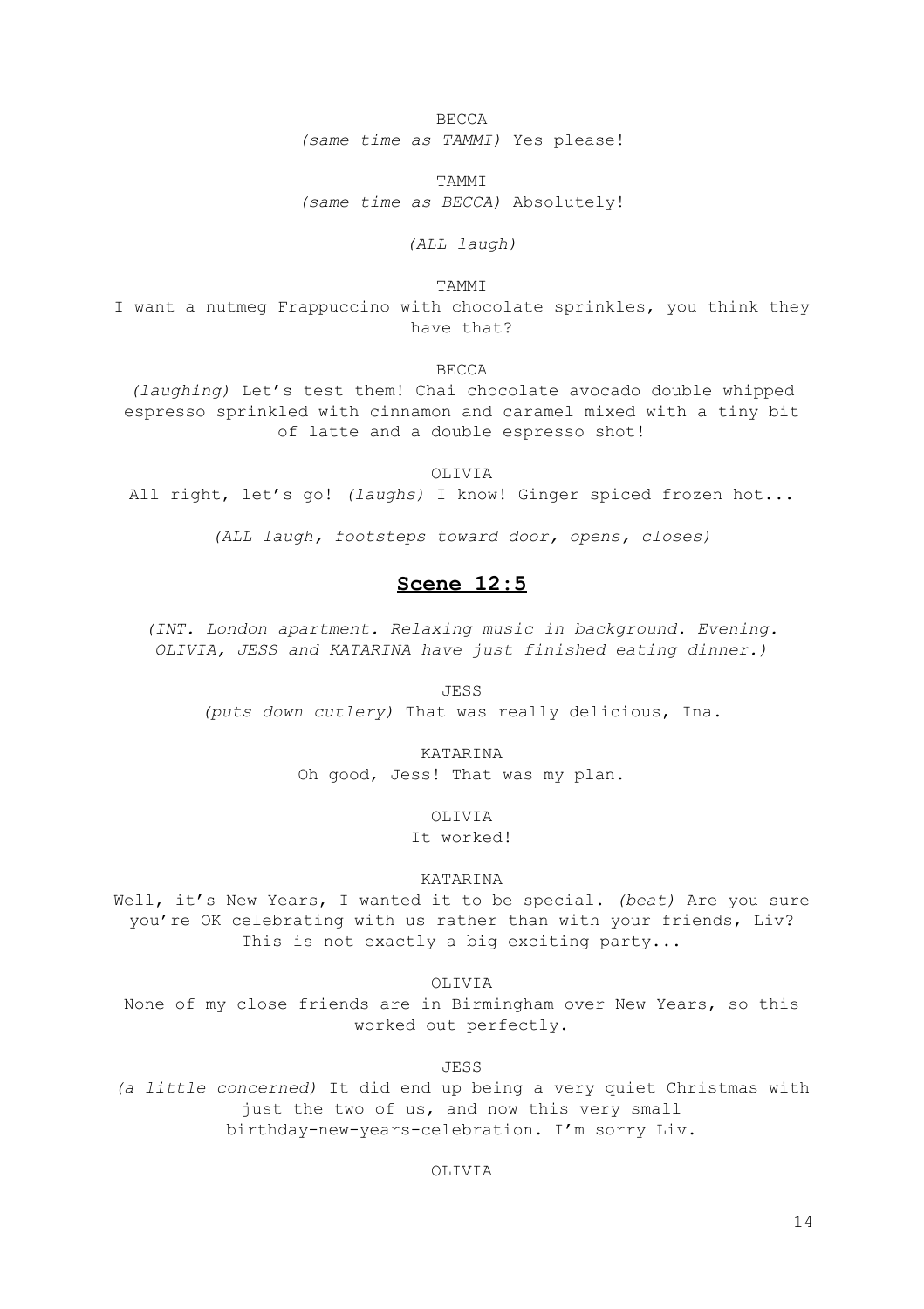Don't be sorry, mum! I mean, I miss mama of course, but I actually prefer small gatherings over big parties.

### KATARINA

You are very wise.

JESS *(smiles)* You always were wise beyond your years, Liv.

### OLIVIA

Well, maybe I'm growing into it now? And I'm hoping to go see mama this summer, before I go to Madagascar. Though it'll be winter there, of course, but... Still nice. I miss New Zealand.

JESS

That sounds like a plan.

### KATARINA

I'm actually filming in Australia this summer – or winter there – in Sydney. If I get a chance I'll try to pop over to Auckland for a few days. Haven't been since I visited you back in... 2003 was it?

JESS Something like that. I haven't been back in a long time either.

KATARINA

You could come visit me in Sydney and fly over?

JESS

Yeah. Maybe.

OLIVIA

Oh, please come, mum. I could take you on my favourite hikes? And you can see Bri *(Bree)* and Antonio?

JESS

*(smiles)* All right. I will.

KATARINA

Good. That's settled. *(beat)* You want to go put on some coffee, Jess? You \*do\* want coffee with dessert?

OLIVIA

Yes please.

JESS

Sure. *(gets up, footsteps, faint kitchen sounds)*

KATARINA

*(in low voice)* Are you thinking what I'm thinking?

15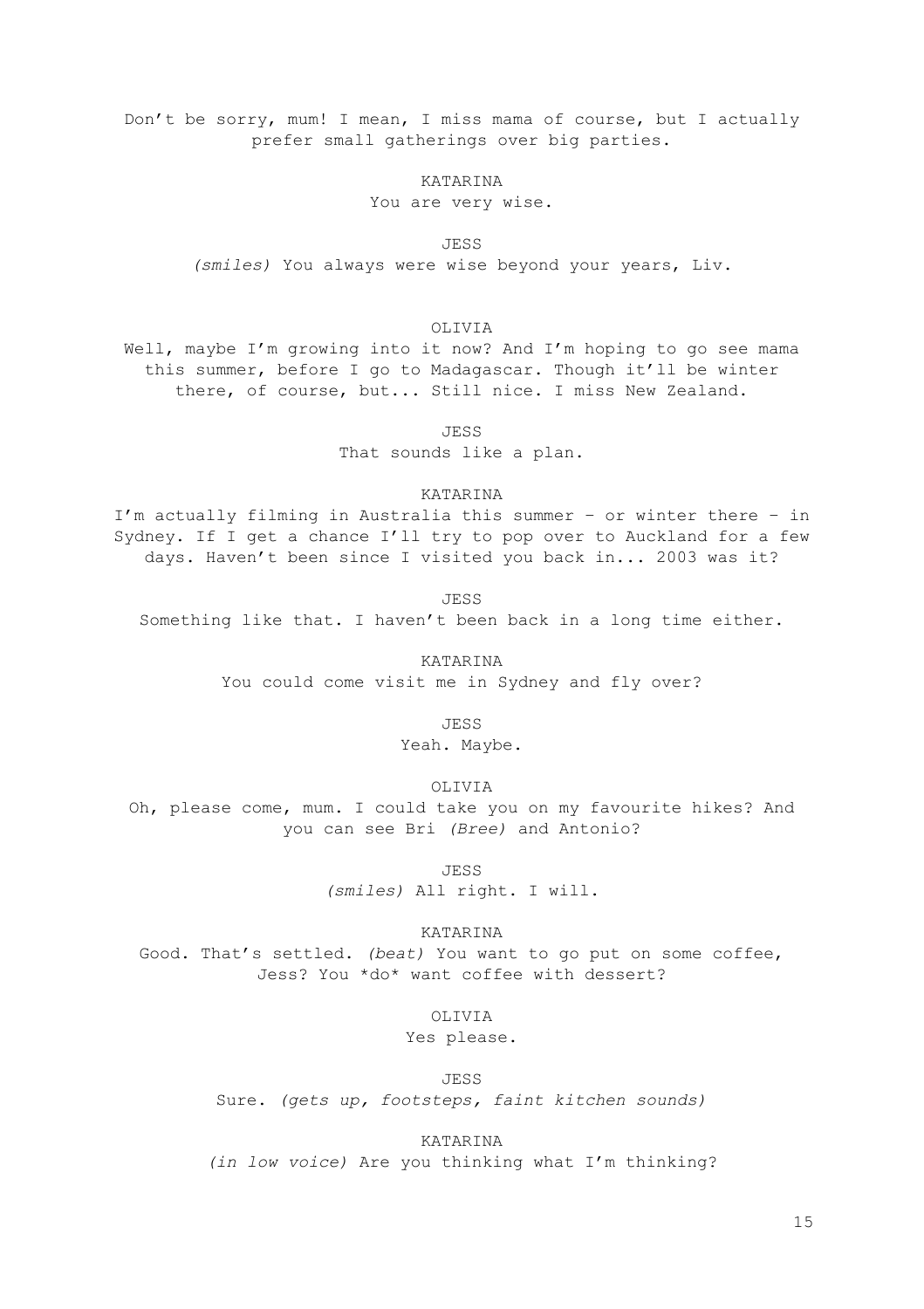OLIVIA

*(in low voice)* Think so. They really seem to miss each other.

KATARINA

*(in low voice)* They do. Or Jess definitely does. Not sure they'd ever get back together, but seems they aren't happy living so far apart.

OLIVIA

*(in low voice)* Exactly. Let's give them a chance to meet up, anyway.

### KATARINA

*(in low voice)* Perfect!

*(coffee starts percolating, footsteps)*

JESS

All done- What are you two whispering about? *(sits down)*

KATARINA

Liv was just telling me about Madagascar.

JESS

Oh yes, that is so exciting! I've never been to Madagascar.

KATARINA Me neither. You'll have to tell us all about it when you get back. Liv.

JESS

And take lots of pictures!

OLIVIA

I will! And we're starting a podcast about it – the head of the project was really excited – so you can listen to that, too.

KATARINA *(laughs)* Feel like that's a pretty good way of keeping track of what's going on with you.

JESS

Yes, you've trained us well, Liv. We're all listening now.

KATARINA

Will you keep going with the *(hesitates)* Y2K twenty...two? podcast as well?

OLIVIA

That's right! It's Y2K22 now. I think so. It's got some nice momentum, and I'm so used to releasing weekly that I think I'd miss it.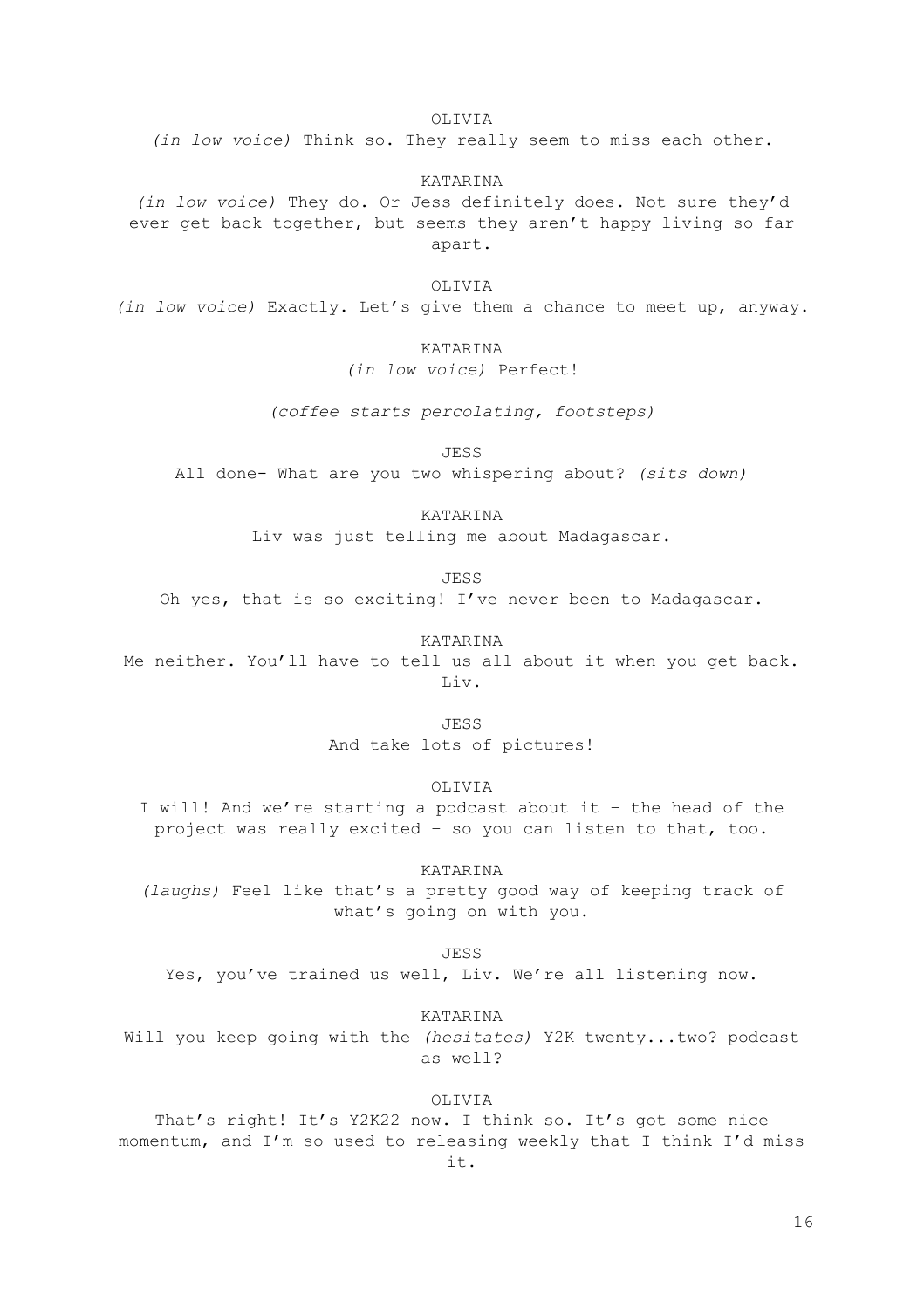JESS I'd miss it too. But looking forward to the scientific one as well – I bet I will learn \*a lot\*.

KATARINA Oh wow, yes, so will I! I've never understood your field, Liv, so probably time I got some proper insight!

OLIVIA *(small laugh)* This is where I'm imagining that your next novel, mum, and your next film, Ina, will both take place at a dig in Madagascar!

*(ALL laugh)*

JESS *(smiles)* Well. It's not a bad idea. I'd love to take a research trip there!

KATARINA Oh, that's good! And I'd love to play a scientist some day, so who knows.

> OLIVIA I look forward to that.

> > JESS

*(affectionately)* You look forward to picking apart all the science in the movie, most likely.

OLIVIA

Well, yes. But that \*is\* fun.

JESS

I get it. Maybe not the science part, but I pick apart movies for fun too.

KATARINA

I never- *(mobile buzzes, she checks, smiles)* It's Andy – I'll be right back. *(gets up, starts walking into other room)*

JESS

*(calls)* Send him my love!

KATARINA

*(calls as she walks away)* I will! *(answers, big smile)* Andy... *(laughs, walks into bedroom and closes door)*

OLIVIA

Anyway. I suppose I get that critical side from you.

JESS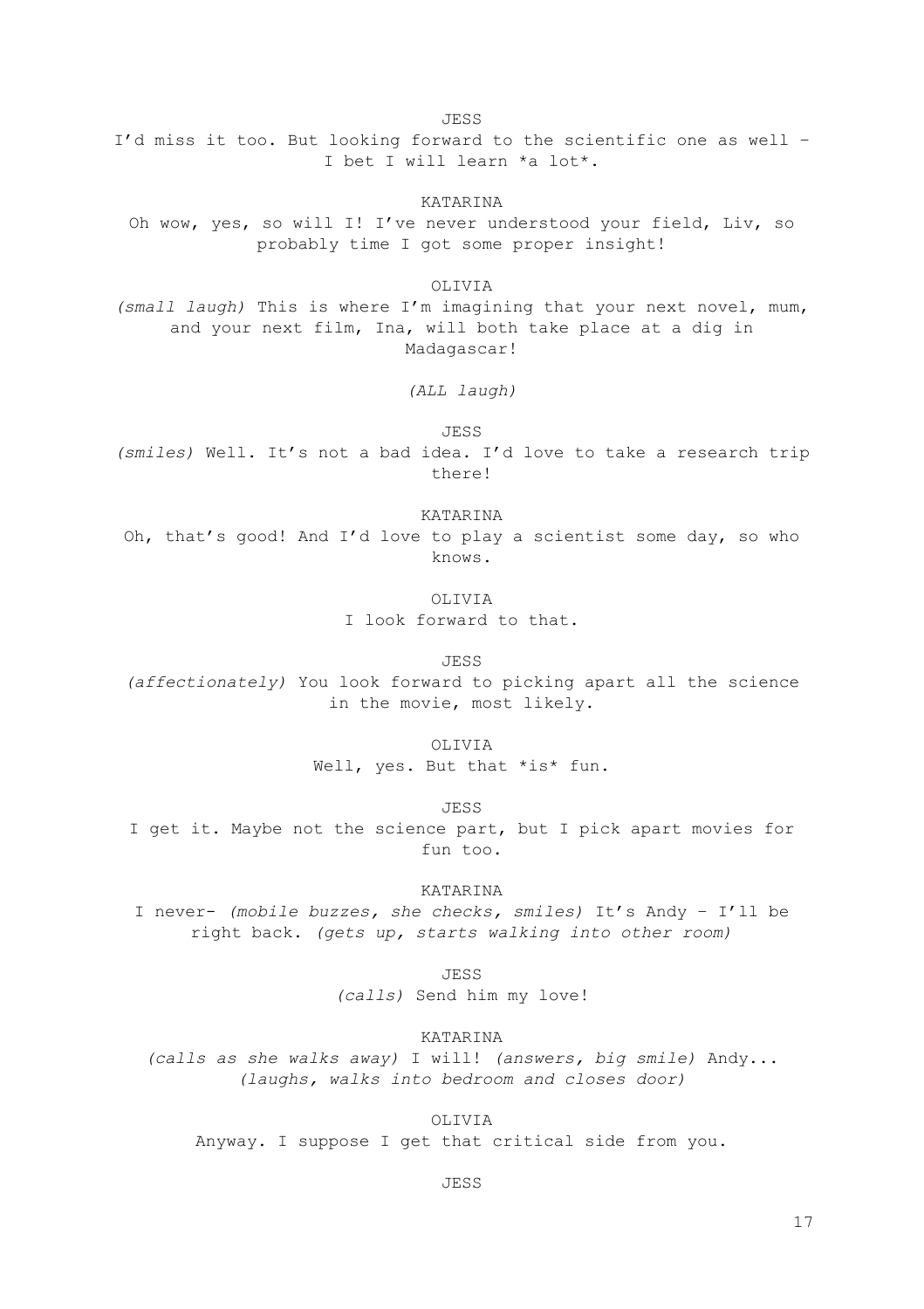*(smiles)* Yeah. Through osmosis. Can't grow up with me without getting that critical eye... Do you- Are you in touch with Mike, these days?

OLIVIA

Now and then. I like him, and we have good conversations, but... I don't know him very well.

JESS

No. That makes sense. I... Not being the biological parent is... Sometimes I feel like I have to compensate, somehow.

OLIVIA

Mum. No. That's- You don't have to do anything.

JESS

Thank you. Doesn't take away the feeling, though. *(sheepish smile)* So if I'm overbearing, sometimes, that could be where it's coming from.

OLIVIA

All right. Good to know I suppose.

JESS

Could also be my anxiety peeking out. *(smiles)* You never know!

OLIVIA

*(laughs)* Yeah. *(beat)* I love you, mum.

JESS

Love you too, Liv. I'm so happy you've spent the holidays with me.

OLIVIA

It's been good. I'm just- Are- Are you all right?

JESS

Well. I've been a bit down lately, I guess. My editor is waiting for revisions and it's been very slow going. You know. Writing is a lonely business.

OLIVIA

Yeah. I know you like living in Delgany *[DELL-guh-nee]*, but... Seems like you don't have many local friends.

JESS

No. You're right. Dee and Liz moved this past summer, and it seems... a lot of the others were more Rachel's friends than mine. Finding new friends in my 40s is proving to be quite a bit harder than it was in my 20s.

> OLIVIA I can imagine.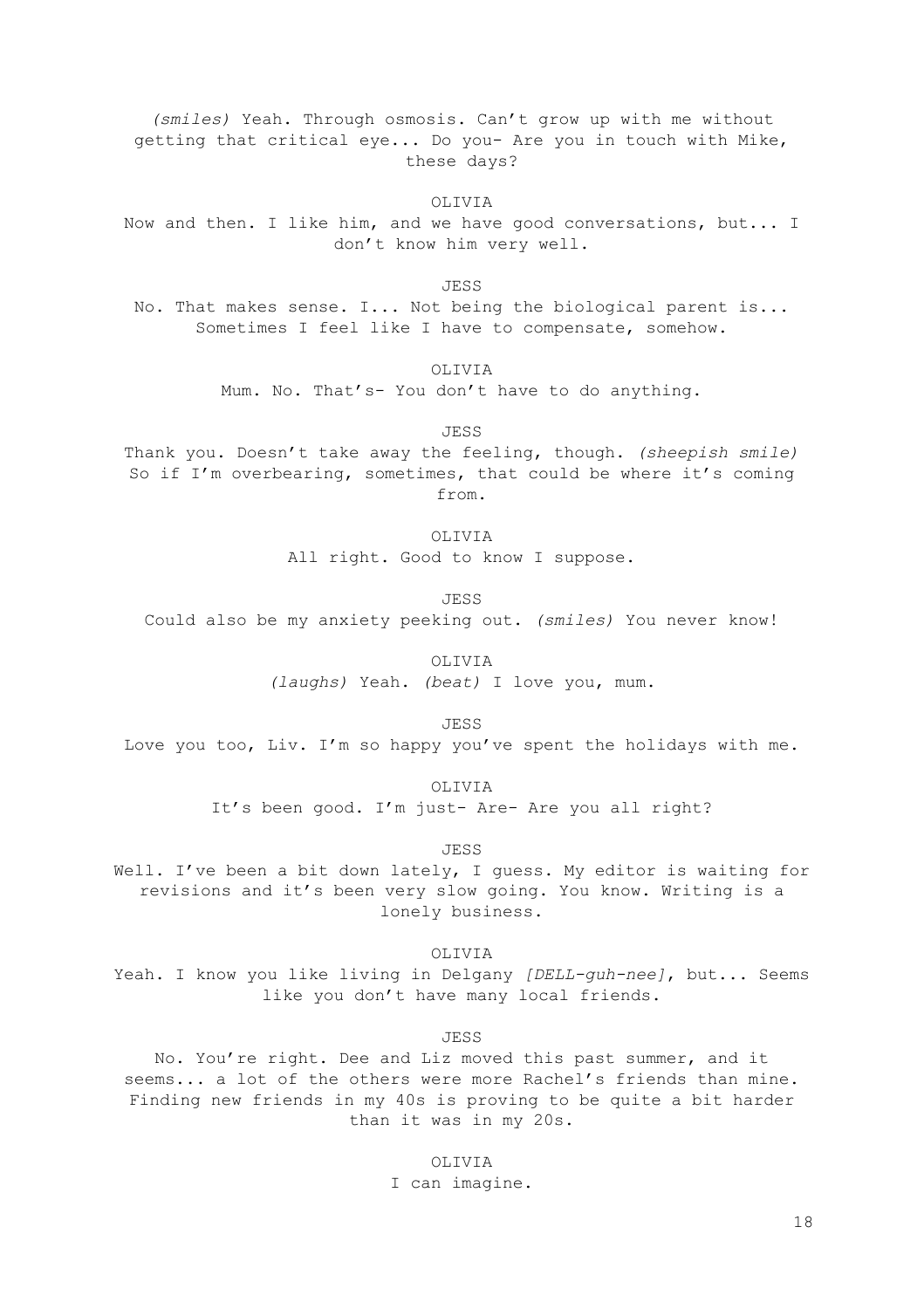*(bedroom door opens, KATARINA walks out)*

### KATARINA

I think the coffee is done – you two ready for some birthday cake?

OLIVIA

*(smiles)* Oh that's a surprise!

KATARINA

*(on her way to kitchen)* You didn't think we'd let you have a birthday without a cake, did you? *(faint kitchen sounds)*

OLIVIA

But you already got me presents. You are spoiling me.

JESS

That's the idea. We're just thrilled a 21-year-old wants to hang out with two oldies like us. *(on way to kitchen)*

> OLIVIA *(laughs, calls)* You're not \*that\* old, mum!

> > JESS

*(laughs, calls)* Now why don't I find that comforting?

KATARINA *(footsteps, plates and cake platter set down)* There we go. *(sits down)*

JESS

*(footsteps, pours coffee for everyone)* There... and there... and you... OK... (*sits down)* Make a wish, Liv!

#### OLIVIA

*(smiles)* All right! *(blows out candle, the moment is prolonged into slow motion and we hear OLIVIA's inner monologue)* World peace. Always wish for world peace. And no more pandemics. And just... Could everyone I care about please be safe and happy? Also.. *(a little emotional)* I wish my parents would get back together. Or, if that's not happening, for them to at least be less miserable than they are now. Right. *(beat)* Think that's it. *(beat)* Happy birthday to me. *(the sound around her speeds up again and she blows out the candle)*

*(KATARINA and JESS cheer and clap)*

JESS May all your wishes come true!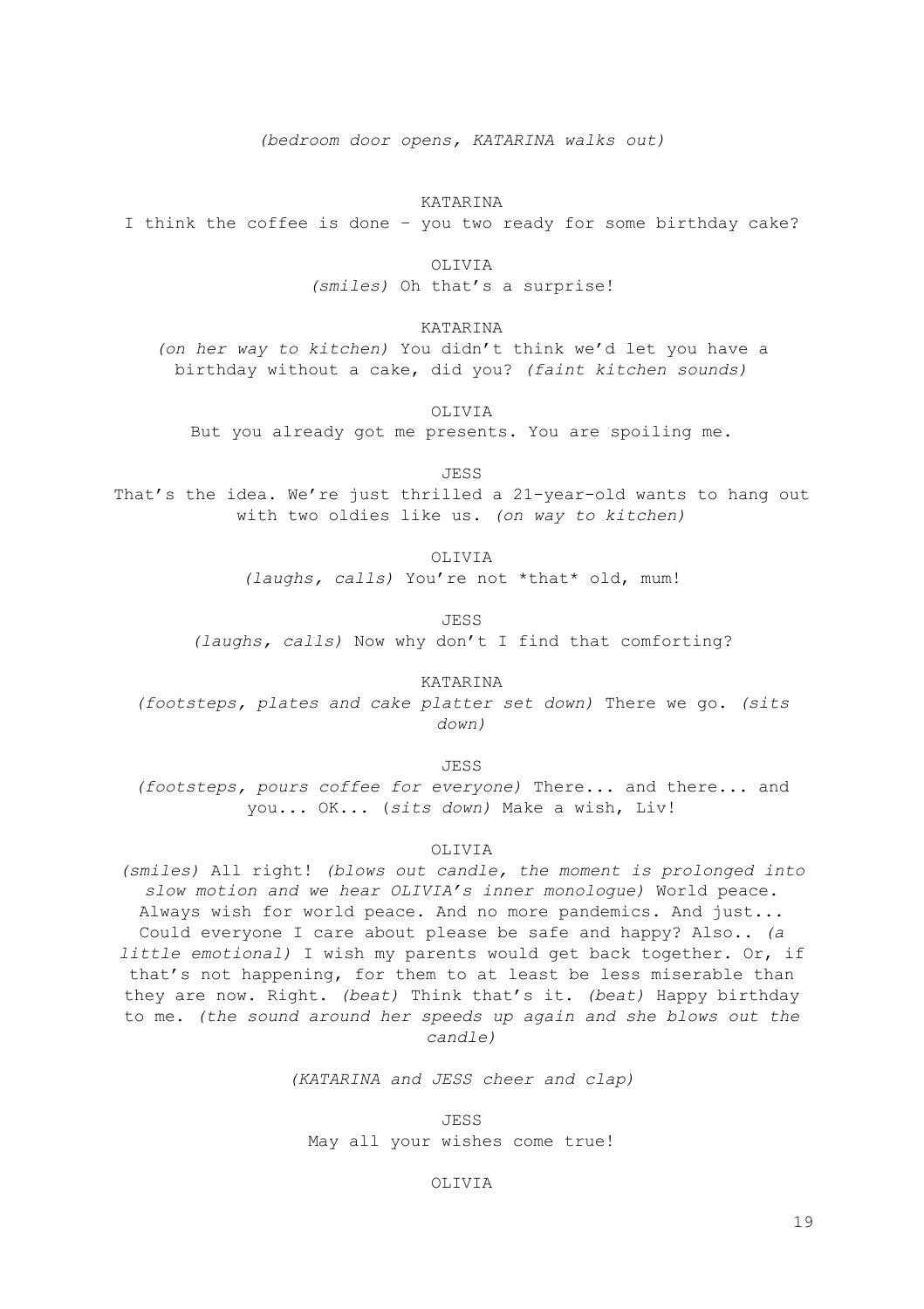*(smiles)* Thanks mum.

KATARINA

*(starts cutting cake and serving)* One for the birthday girl, one for you, and one for me.

OLIVIA

*(tastes)* This is delicious! Howd id you know chocolate and coconut are my favourites?

KATARINA

I got the inside scoop. *(tastes)*

JESS

*(smiles)* Not exactly classified information. *(tastes)* But I agree, this is wonderful.

KATARINA

So twenty-one years ago today we were here, in London, celebrating New Years, and Liv, you had just been born on the other side of the world.

JESS

And all I wanted was to rush back there and meet you.

OLIVIA Well, it's not like I remember those days. As far as I'm concerned, you've always been there, mum.

JESS

Good. Always will be. As long as I can, anyways.

KATARINA

*(smiles)* Do you realize that this year we've been friends for 25 years, Jess?

> OLIVIA Wow.

JESS That is a long time.

KATARINA

Saving the champagne for later, but we can make a toast in coffee, right?

JESS

*(smiles)* Of course we can.

KATARINA Well, grab your cups! *(EVERYONE grabs their cups)* To the next twenty-five years!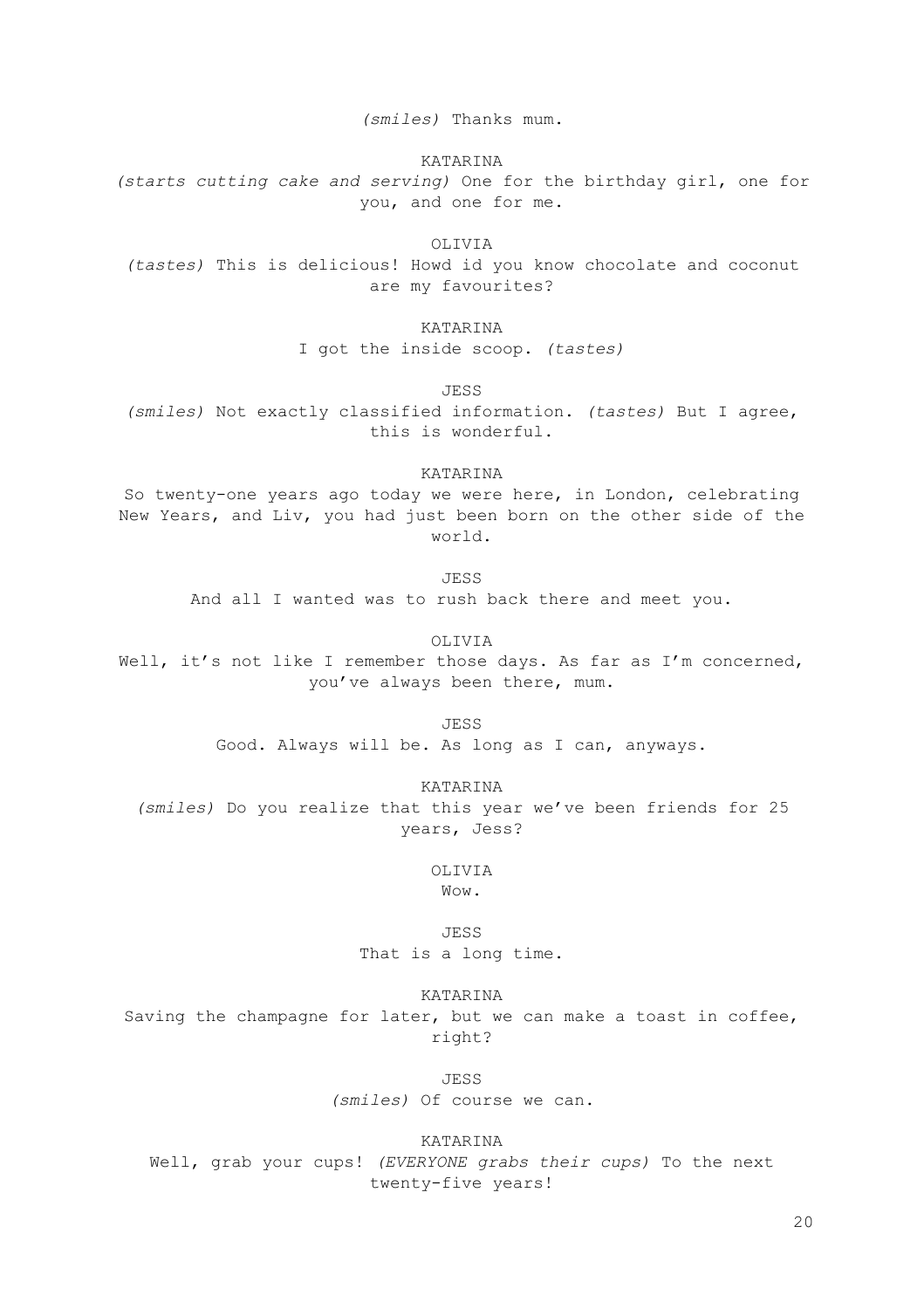## OLIVIA and JESS *(smiling)* The next twenty-five!

*(clinks of coffee mugs, everyone sips, a lone firework explodes in the distance)*

### OLIVIA

*(excited)* Oh, they're starting already! *(gets up, footsteps to window, a second firework explodes, awe in voice)* So pretty.

JESS

*(slightly distant)* Think you'll have your fill before the night is over.

OLIVIA

Probably.

*(KATARINA and JESS start clearing the table, footsteps to the kitchen)*

JESS

*(distant, during previous)* ...can you hand me that... Thanks... Where does this go? Oh, there ... Pizza maybe?... Movie?...

KATARINA

*(distant, during previous)* ...here you go... oh, watch that!... Think that's it... Over there, no, yeah, there... So what do you want to do tomorrow?...

OLIVIA

*(a third firework explodes, to herself)* Beautiful. *(small contented sigh)* I think- I think everything is going to be all right.

*(Music increases, many fireworks, faint echo of the "Welcome to the year 2000" voice from the Prologue... Cacophony of voices from across the show, ending with 'Oceans of hugs')*

*(Fade out)*

# **Scene 12:6**

### KARIN

(*claps hands*) All right, thank you so much. That's a wrap everyone! (*beat*) Karin here, creator of Y2K. This is it – the final episode ever of Y2K. Thank you so much for listening, and for following our story for the past two years.

First of all thanks to our amazing patrons. Without you, there would not have been a season 2. You not only keep the lights on, you make